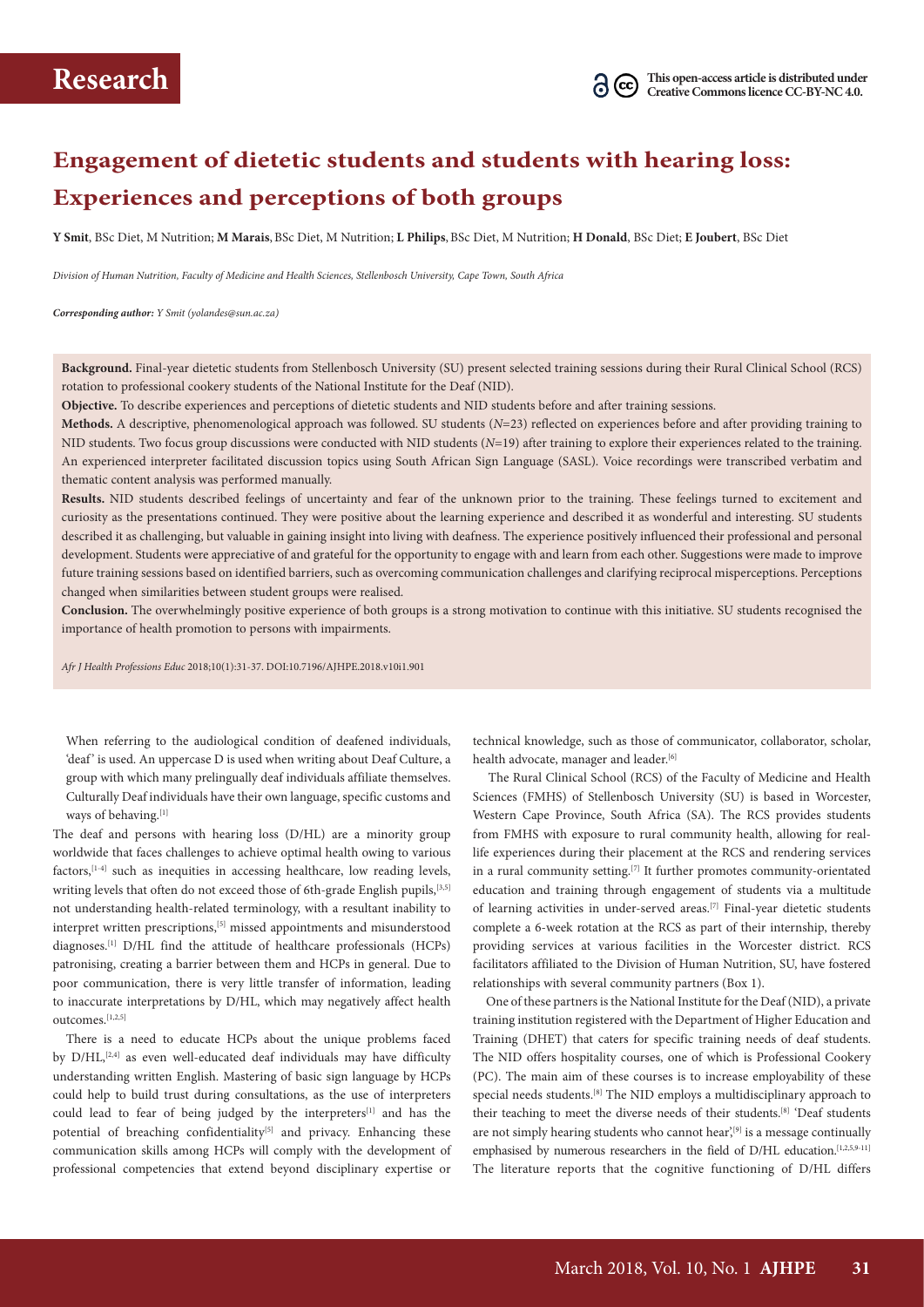#### **Box 1. Context**

The RCS rotation allows students the opportunity to experience how different dietetic subjects link with one another and where the translation of theoretical knowledge into practical skills is practised through appropriate responses to the health needs of community members.[13] An assignment introduced in 2014 involved dietetic students who had to give presentations to NID students on nutrition-related topics not covered in the NID professional cookery curriculum. This assignment contributed to the enhancement of professional competencies of SU students in more than one way.

After consultation with the NID co-ordinator, topics for four training sessions were identified: (*i*) healthy eating; (*ii*) healthy cooking methods; (*iii*) meal planning; and (*iv*) menu planning. Training material developed by the SU students was evaluated prior to the training sessions by two lecturers from SU and one lecturer from the NID for conciseness, accuracy and suitability for the target group. Training sessions were limited to 3 hours and comprised two components: a theoretical component presented in a classroom and a practical session in a wellequipped kitchen. The ratio of the SU:NID students was 4:10. In preparation for their duties during the RCS rotation, dietetic students attended an introductory session of one of the NID lecturers regarding the skills necessary to communicate with persons with hearing loss.

from that of hearing learners and may possibly affect learning, language comprehension and literacy.[1,2,5,11,12] Contact with NID students provides an opportunity to raise awareness among SU students of the unique needs of the  $D/HL$ .<sup>[2,11]</sup>

Currently, the literature on the experience of HCPs providing services to D/HL relates to medical, nursing, occupational therapy and speech therapy professionals or students.[14] This study is the first to explore the experiences of dietetic students in providing health-promotion sessions to deaf students, a vulnerable group,<sup>[4]</sup> who have the right to health and to be informed.<sup>[4]</sup> They are more likely to be forgotten in healthcare programmes owing to language differences, health knowledge limitations and cross-cultural differences.<sup>[4,11.15]</sup>

The literature reports that HCPs expressed feelings of fear, anxiety and discomfort when dealing with D/HL patients, [11,14] as well as lack of knowledge and experience in counselling them.<sup>[14]</sup> For HCPs to communicate effectively<sup>[11]</sup> and build a relationship of trust<sup>[4,5,11]</sup> with D/HL, they need the knowledge and skills to adapt to the special needs and preferred way of communication of this group.[1,5,11] Satchidanand *et al*. [14] report that previous training and experience in treating persons with physical disabilities furnish HCPs with more favourable attitudes. As SU dietetic students have the unique opportunity to interact with deaf students, this article reports the experiences and perceptions of both groups of students after four training sessions, including perceived barriers to successful training.

## **Methods**

## **Study participants**

A qualitative, descriptive phenomenological approach (Fig. 1) was followed to describe the lived experiences of the study participants.<sup>[16]</sup> All NID students (*N*=19) registered for the professional cookery module and finalyear dietetic students (*N*=23) provided consent and were included in the study. All NID students included in this study were fluent in SA Sign Language (SASL).



*Fig. 1. Study design and population (*N*=42). (SASL = South African Sign Language; NID = National Institute for the Deaf; SU = Stellenbosch University.)*

#### **Data collection**

Data were collected in 2015 in Worcester using structured reflections of the SU students and focus group (FG) discussions with the NID students. SU students (*N*=23) completed two separate structured written reflections based on their experiences pre- and post-training. Students have been guided in the skill of reflecting since their 2nd year of study. The threestage model of reflection guided students to capture the 'what' (describe experience and emotions), 'so what' (describe importance) and 'what now' (describe influence on professional development).[17]

According to the literature, FG discussions are regarded as a more suitable research method to elicit responses from the PC students, [15,18] as SASL is the preferred means of communication for the deaf.<sup>[11,15,19]</sup> In the Deaf culture, people share information and openly discuss even sensitive topics in groups.[4,19] Furthermore, it is possible that reflections and questionnaires would not be a reliable method of obtaining data in this group of students, as vocabulary and sentence construction are different when using SASL.<sup>[15]</sup>

A FG discussion guide compiled by the researchers consisted of questions and probes to investigate NID students' perceptions of being trained by dietetic students, learning experiences, as well as barriers to successful training and suggestions for improvement. The FG discussion guide was sent to two NID lecturers before the FG discussions to evaluate the validity of its content. The face validity was also assessed by NID lecturers to ensure that the questions and probes were phrased correctly to optimise the use of SASL by the interpreters.

Two FG discussions (*n*=10, *n*=9) with the NID students, guided by the FG discussion guide, were conducted by an SU lecturer after their fourth training session. The RCS facilitator(s) assisted with obtaining informed consent, managed the voice recordings and acted as an observer. The FG discussions were held at the NID College, and were conducted in a classroom that was familiar to the NID students and the interpreter. NID students were seated facing the interpreter to ensure that the facial expressions and hand signs of the interpreter were clearly visible.<sup>[5]</sup> A trusting relationship between an interpreter and the deaf is deemed important to optimise the dynamics of the discussions.[20] An interpreter with 32 years of experience facilitated communication using SASL. Fortunately, after 10 years of employment at the NID, the interpreter was familiar with the different dialects used by NID students. The interpreter signed the questions asked by the SU lecturer and verbalised the responses given by the NID students for voice-recording purposes. Probes were used to encourage further input from NID students, and the SU lecturer had an opportunity to ask for clarification or restating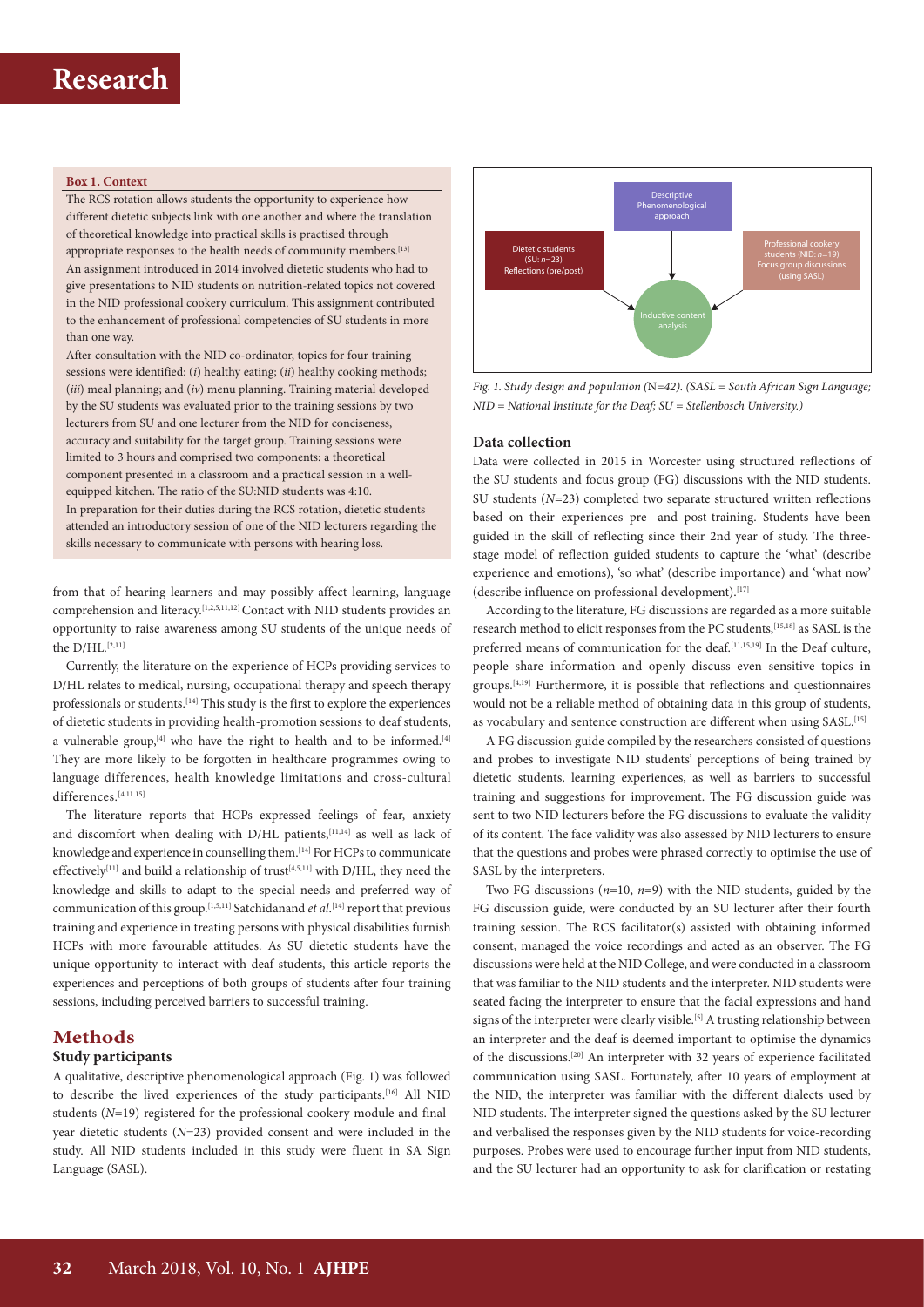of the issue if misunderstanding arose. The duration of the FG discussions was 45 minutes, by which time data saturation was reached, as discussions started to deviate from the topic.

#### **Data analysis**

Voice recordings of the FG discussions were transcribed verbatim. Transcriptions were checked to ensure that the text was a true reflection of the recorded interviews. A systematic approach was used to do content analysis. An inductive process was followed, as common themes emerging from the text were used to compile a code list and themes were grouped into categories.[21] To enhance validity and limit possible inconsistencies, the text was independently re-read by two researchers. A third researcher was consulted if there was uncertainty, which allowed consensus to be reached before the findings were reported. The same content analysis process was performed for the written reflections and the voice recordings.

The reflections and FG discussions were analysed separately using the same framework, but reported simultaneously. The findings were reviewed by the NID co-ordinator to verify accuracy and ascertain that the information was disseminated appropriately.

### **Ethical approval and legal aspects**

Approval to perform the study was granted by the Health Research Ethics Committee of the FMHS, SU (ref. no. S13/10/210), and permission to conduct research on students was subsequently obtained from the Division of Institutional Planning, SU, as well as the NID College co-ordinator.

All participants in the study provided written informed consent in their language of choice (Afrikaans or English). Consent forms for NID students were amended using simplified terminology. The forms included a separate section for voice recording of the FG discussions. The consent forms were explained by the NID co-ordinator and all students were provided with an opportunity to clarify queries before signing the forms. Voice recordings were password-protected and destroyed after completion of the research, while interview data and reflections were stored separately from the consent forms. Anonymity and confidentiality were ensured, as it was not expected of participants to identify themselves at any point. The information will be disseminated by sending copies of the final article to all participants to assure them that their participation made a contribution to the education of HCPs.<sup>[5]</sup>

## **Results**

### **Sociodemographic information**

The study participants were mostly female and <24 years of age (Table 1).

### **Students' responses before training**

The main themes identified before training were emotions, expectations and insight.

| Table 1. Demographic information of students |                      |                       |
|----------------------------------------------|----------------------|-----------------------|
|                                              | SU students $(n=23)$ | NID students $(n=19)$ |
| Male, $n$ $(\%)$                             | 0(0)                 | 8(42.1)               |
| Female, $n$ $(\%)$                           | 23(100)              | 11(57.9)              |
| Age (yrs), mean (SD)                         | 22(0.99)             | 24.15 (3.59)          |

SU = Stellenbosch University; NID = National Institute for the Deaf.

### **Emotions**

SU students felt positive and optimistic about the assignment that they had received. Although many conveyed mixed feelings at the onset, these were mainly due to excitement at the challenge ahead of them, combined with the uncertainty of exploring relatively unknown territory. This uncertainty stemmed largely from 'having no previous experience communicating personally with hearing-impaired persons':

'Receiving the task of presenting to the NID students, strengthening their knowledge on healthy eating and healthy lifestyle choices was very exciting, as this is a challenge I have never been confronted with, and an important skill for me to develop to grow best as a holistic professional.' (SU student)

NID students shared comparable sentiments, as they were positive about the learning experience, described varying emotions when they learnt of the training sessions and wondered 'who these people were'. NID students were initially apprehensive, 'scared and shocked' when they were informed about the purpose of the presentations by the SU students.

### **Expectations**

SU students realised the possibility of not only teaching the NID students, but at the same time benefiting from their time together as '… there is no better way to learn how to work with people that are different to you than to spend time with them'. They regarded this as a unique opportunity that would afford them the chance to interact with deaf students, instil confidence, encourage 'out of the box' thinking and experience overall growth as HCPs:

'Being exposed to as many different target audiences as possible will expand our skill levels and adaptability as professionals, and working with hearingimpaired students will allow us to develop a sense of understanding and respect which would not be achieved otherwise.' (SU student)

'I think there is so much they can share with us that we would never have known before had we not been put in this situation.' (SU student)

NID students were also positively curious and expressed hope for developing reciprocal relationships. Students admitted to 'not knowing what to expect' and not knowing what the sessions would entail.

### **Insight**

SU students admitted to 'not knowing what to expect' before the training. They had a preconceived idea that they would need to move out of their 'comfort zones' to adapt to the needs of deaf students, which led some to experience feelings of doubt, pessimism and discomfort. SU students expressed anxiety and perceived intimidation on presenting food preparation techniques to culinary students owing to an apparent threat of prior above-average knowledge of NID students in this field.

### **Students' responses after training**

The main themes identified after completion of the training were insight, communication, impact of training and barriers to optimal learning.

#### **Insight**

The SU student group recounted feelings of admiration and respect for their fellow NID students. Although the NID students were initially perceived as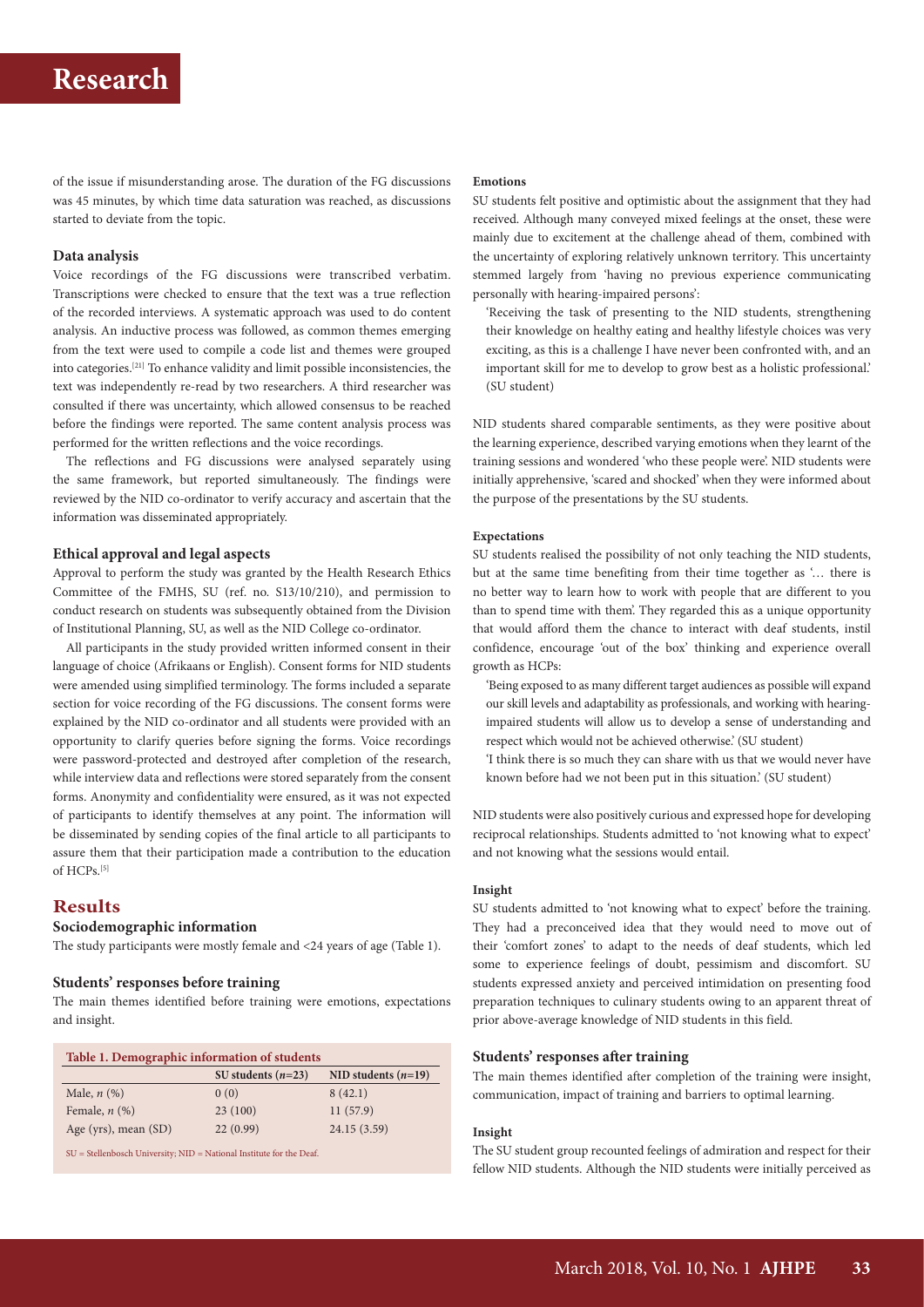being shy, the increasing time spent together allowed students to relax. As time wore on, the NID students became more animated and were actively engaging in the training sessions. SU students appreciated the friendliness and positive attitude of the NID students. Several students noted the absence of self-pity of the NID students, and were subsequently motivated and inspired by their empowering attitudes, passionate communication and teamwork. Their prowess and knowledge in the kitchen were admired by the SU students, as was their thirst for knowledge and active participation during the sessions.

SU students came to realise that, despite previous misconceptions about students with hearing loss, their affective abilities were no different from those of other students, such as thinking, interaction or possessing an enquiring mind:

'A perception that definitely changed during the activity was the realisation that hearing-impaired students are just like any other students in their interaction with each other and within the learning environment.' (SU student)

The overall sentiment of SU students on completion of the training sessions was one of appreciation and gratitude. They were overwhelmingly positive about the experience and described it as being 'rewarding', 'enriching', 'inspiring', 'indispensable, 'an eye-opener' and 'better than I could ever have anticipated'. Similarly, NID students felt it was 'wonderful' and 'interesting':

'I was surprised at one point when a student [NID] burst into laughter for some or other reason. The outburst of delight among a room full of quiet reminded me that these students with such a disability as deafness, still experience laughter and pain.' (SU student)

### **Value of communication**

Despite some frustrations, the end-goal was ultimately achieved as SU students began to realise the importance of communication in their everyday lives, both personally and professionally. With time, SU students adapted their approach and began to modify rate and tone of speech, sentence structure and complexity of messages to facilitate easier translation. SU students also realised the need to talk directly to the deaf students (as they tended to address the interpreter) and not use confusing hand gestures, which resulted in greater confidence in speaking to this particular target population:

'I found it extremely rewarding and amazing to see the [NID] students' facial expressions and realise that they understood what I was saying through the interpreter.' (SU student)

Working with an interpreter was a challenging but enlightening experience for the SU students. They were positive about the presence of the interpreter, but at times felt uncomfortable with longer periods of silence or talking slowly. They realised later that the deaf students did not perceive this as uncomfortable because it is their 'normal'.

Even in situations where the interpreter was not available on a one-onone basis, SU students were able to improvise and make use of simple visual and non-verbal cues to communicate on a basic level with the NID students. 'This made me realise how we actually don't realise how easy it is for us to communicate with one another.' This fostered a feeling of accomplishment among the SU students. The majority of SU students were grateful for this opportunity to rethink the value of conveying simple, yet effective, messages to their audiences.

Although the SU students might have felt initial trepidation with regard to interacting with NID students, the latter group was grateful for the attempts made to communicate, be it via simple hand gestures or writing messages to one another:

'It stretched the abilities I thought I had and showed me that with a bit of confidence and a good attitude, I can talk to anyone – even if they can't hear me.' (SU student)

### **Impact of learning activity**

SU students were appreciative of skills gained and commented on improved confidence levels, being less apprehensive in new environments, being able to 'think on their feet', as well as gaining invaluable practical experience in dealing with diverse target audiences. 'I understand how this task can help us to grow as dietitians – it broadens our scope, our knowledge.' Their role as health professionals became clearer in terms of seeing how working with individuals with any form of disability would affect them in their future professions:

'Everyone has the right to education, no matter their background or disability and we need to all respect everyone and be aware of what is going on around us.' (SU student)

SU students also expressed personal anecdotes of how the experience had strengthened their levels of gratitude at being blessed with the ability to hear, becoming more patient and respectful of those with disabilities and to be more open-minded when faced with new experiences:

'I personally feel that engaging with people/patients with disabilities is often overlooked, despite the fact that there is a large population of South Africans who are living with disabilities, and require dietetic services/ health knowledge.' (SU student)

NID students realised the potential impact of pooling resources and learning from one another. 'We can also teach them what *we* know. So we can teach each other.' NID students expressed a deep desire for more intricate and in-depth learning opportunities. They wanted to know more about healthy eating and the role of the dietitian in the greater community. 'They teach us the basics, but we want to learn something a little bit more difficult; what dietitians can do; things dietitians do.'

NID students were also thankful to have benefited from knowledge dissemination, and mentioned that 'it was something new to learn' and that they had 'heard some information for the first time'. The students particularly enjoyed the practical sessions more than the theoretical presentations and described them as being 'nice'. 'They didn't complain when we made mistakes, they just encouraged us to work on our future.' On a personal level, the SU students motivated the NID students to 'eat healthy' and the NID students felt that 'without the training, if people had asked about healthy food, we never would have known about it, so this [the training] was good'.

#### **Barriers**

SU students described occasional frustration at not being able to communicate optimally with the NID students. The desire to be able to interact with the deaf was often overshadowed by feelings of helplessness, as they needed to rely on the interpreter to facilitate an interactive conversation:

'There were so many occasions where I just wanted to talk to them and get to know them but because I was unable to communicate in a way that they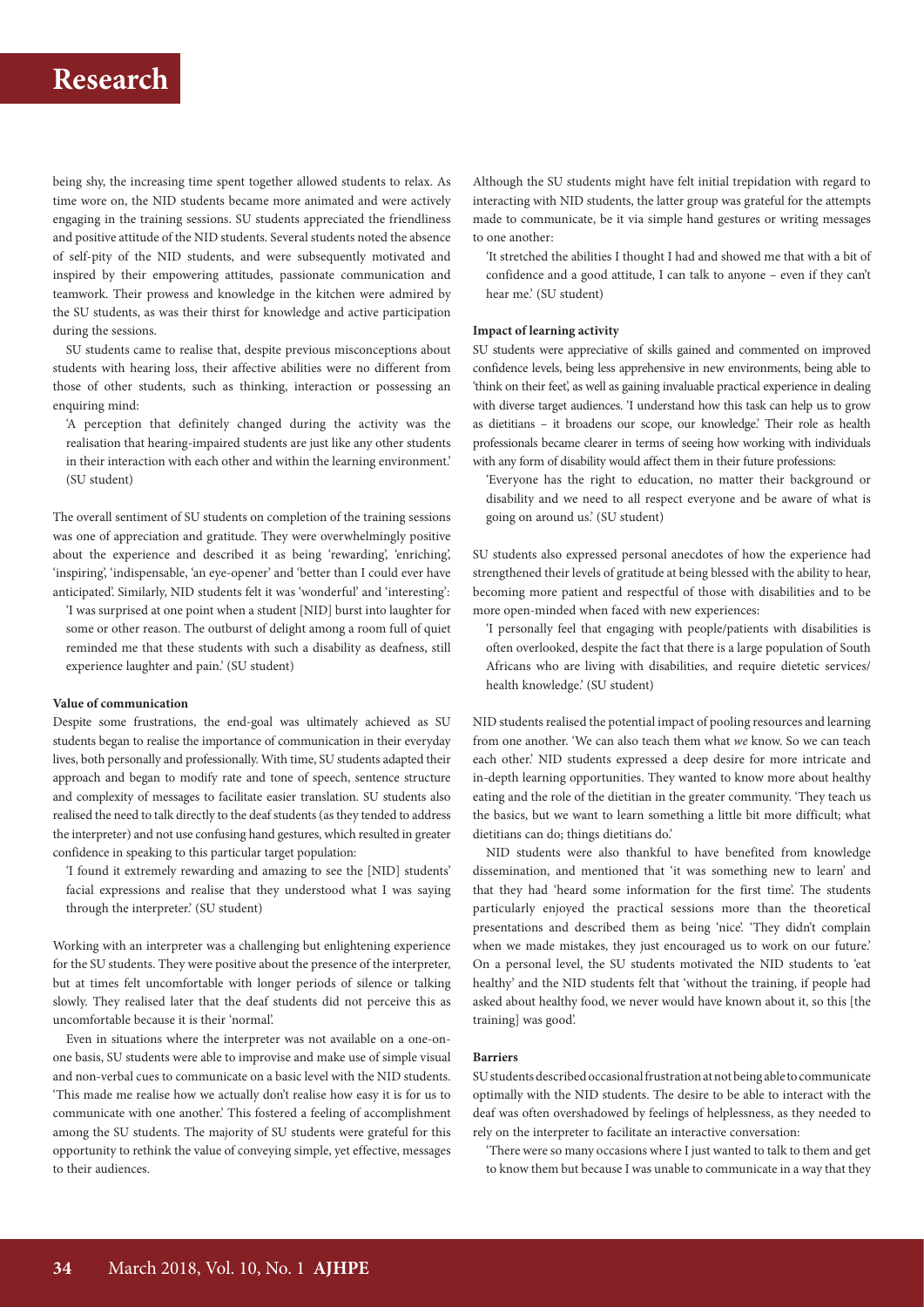would understand, this was impossible. It was such a frustrating feeling that I have never experienced before.' (SU student)

Despite planning the sessions in advance, SU students discovered that the actual training was a lengthier process than they had anticipated, given the need for interpretation, which often relied on greater concentration and adaptability on their part. They also expressed concerns that NID students would perceive them as being 'condescending', given the need to speak more slowly than they would usually do.

On occasion, some SU students left immediately after the training was concluded owing to commitments elsewhere and several NID students considered this as being rude. The perceived apprehension of the SU students towards the NID group was seen as a barrier. A lack of confidence in communication skills and discomfort on the part of the SU students could have been erroneously interpreted by the NID students as a lack of interest in communicating with them, when it could rather be explained by a feeling of uncertainty or difficulty adapting to a new environment:

'So are they scared of deaf people? Are they scared to talk to us? What is the problem … why are they never communicating with us?' (NID student)

The curiosity regarding the dietetic students distracted NID students from focusing on the discussion topics. NID students expressed a need to learn more about the SU students on a personal level by spending more time with them on an informal basis.

To summarise, feelings of discomfort and uncertainty soon eased when the SU students were welcomed on the NID campus, where an atmosphere of calm, peace and hospitality prevailed. A few SU students admitted to feeling slightly uncomfortable at the difference in communication techniques and felt fortunate at being blessed with the gift of hearing. NID students expressed feelings of appreciation towards the SU students for trying to forge relationships with them, despite communication barriers.

The experience was insightful and changed the reciprocal perceptions of both groups. It is important that SU students are equipped with the skills necessary to facilitate communication with persons with hearing loss. Maintaining collaboration with the NID College serves as an opportunity to facilitate the translation of knowledge to students with hearing loss.

### **Discussion**

Positive feedback from dietetic students who completed the assignment during previous years led to the question of whether the NID students had the same experience and whether the assignment should be repeated. Recommendations could be made to improve training sessions for the benefit of persons with hearing loss.

Deaf students are more heterogeneous than their hearing-abled peers and vary in their cognitive abilities and knowledge.<sup>[4,11,12,22]</sup> The unique study population facilitated an enriching experience embraced by both groups of students. Even so, it is crucial to bear in mind that the majority of participants were female, which could have influenced the finer nuances of the discussions and reflections as female HCPs have more favourable attitudes towards persons with physical disabilities.<sup>[14]</sup>

### **Experiences and insight**

SU students admired the absence of self-pity on the part of the NID students, and were subsequently motivated by their empowering attitudes,

passionate communication and teamwork. It was inspiring that this group of students with hearing loss were very positive and appreciative of the efforts of SU students, not only in conveying new knowledge, but also in engaging with them. These findings contradict findings of Furnham *et al.*,<sup>[23]</sup> who reported that deaf students had the perception that hearing individuals have more negative attitudes to deafness than they actually have. It could possibly be explained by NID students being unaware that dietetic students form part of HCPs, and therefore did not project the mistrust or anger towards HCPs as reported elsewhere.[5,11,19]

SU students learnt not to underestimate the abilities of students with hearing loss purely on the basis of their living with a disability. As a communicator, an HCP needs to have the ability to develop rapport, trust and ethical therapeutic relationships with clients from different backgrounds, having distinct skills and competencies.<sup>[6]</sup> This role of communicator links strongly to the required graduate attributes that have been widely embraced by the health science curricula of SU.<sup>[24]</sup> The invaluable role of communication, not only in day-to-day existence, but also in the essential role of fostering optimal healthcare, was realised by the students. NID students responded well to the effort of the SU students to communicate, which may be due to deaf students' ability to make inferences and connections with world knowledge associated with incidental learning, enabling them to react appropriately.<sup>[11,25]</sup> The active engagement of D/HL students proves that even with linguistic difficulties it is both important and feasible for them to participate in research.<sup>[15]</sup>

HCPs need to be educated with regard to the barriers experienced by individuals from the Deaf culture relating to access to healthcare.<sup>[1,3,4,11]</sup> Effective communication can be improved via frequent contact of students with the Deaf culture during their training.<sup>[14]</sup> The experience of interacting with the deaf contributed to the professional and personal development of final-year dietetic students and added to a deeper understanding of the different dimensions of their role as healthcare advocates.<sup>[6]</sup> SU students' ability to recognise the importance of health promotion to individuals with disabilities and not limiting valuable health-promotion messages to only hearing-abled individuals exemplifies their role as scholar<sup>[6]</sup> to disseminate and translate nutrition knowledge to the broader community.<sup>[5,19]</sup>

As D/HL students have different backgrounds and experiences than hearing-abled students, both their knowledge and learning strategies differ. Marschark<sup>[9]</sup> describes deaf learners as 'visual-learners', which explains why NID students clearly enjoyed the practical part of the training sessions the most.<sup>[3]</sup> The literature advises the use of visual aids<sup>[19]</sup> and a variety of media, including videos using sub-titles.[5] Deaf learners fluent in sign language have the ability to generate complex visual images.<sup>[9,12]</sup> It was therefore deemed appropriate to conduct FG discussions, facilitated by an interpreter fluent in SASL, to gain insight into the way the NID students experienced the training provided by hearing students.<sup>[18]</sup> Theoretically, it would have been ideal to obtain written reflections from the NID students, but this was not practical. Most D/HL display lower vocabulary levels compared with hearing peers owing to their limited access to full, fluent language.<sup>[3,10,26,27]</sup> Having smaller FGs might be considered in future, as 5 - 8 participants per group are advised for the deaf.<sup>[20]</sup>

Fluency in a sign language is a predictor of reading level, as research shows that those most proficient in a sign language were better readers. Recent literature found that post-secondary students learned just as much from text as they did from sign language, despite the reading difficulties they experienced.<sup>[10]</sup> Therefore, printed information leaflets to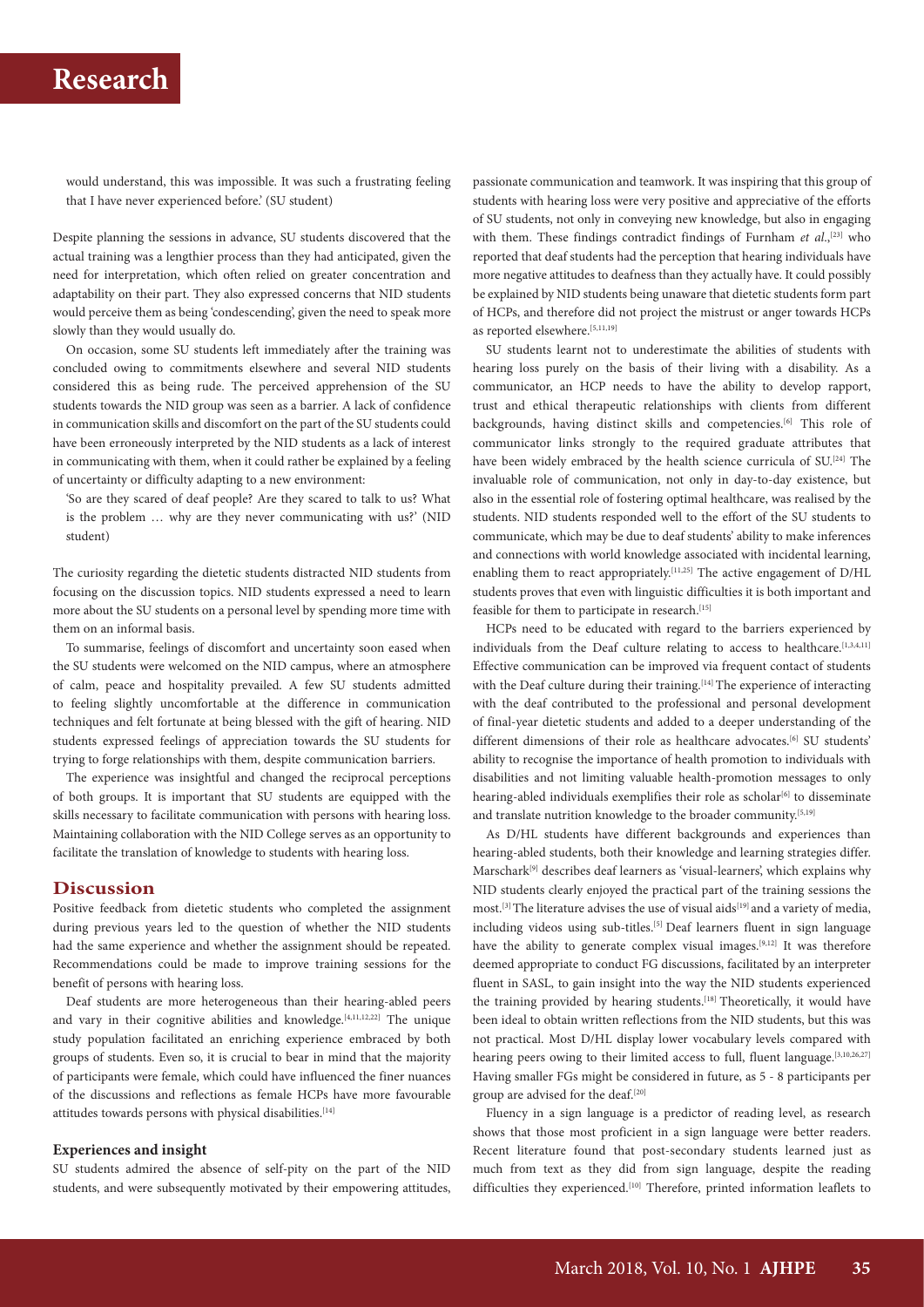support the messages conveyed during practical training sessions can be beneficial, provided the necessary modifications of materials are made to accommodate their needs,<sup>[20,28]</sup> such as using an easy handwriting/font type and basic vocabulary that does not exceed 6th grade reading level.<sup>[5]</sup>

Deaf learners can learn as much as their hearing peers when taught by skilled teachers of the deaf.<sup>[9]</sup> A clear understanding of the content of previous modules and the level of knowledge are crucial when developing new training material.<sup>[9]</sup> Prior knowledge of the curriculum enables SU students to build on the existing knowledge of the NID students to open up a world of new information to them. Training sessions presented by the SU students successfully complemented the PC course. Future collaboration between the two parties should therefore be encouraged, as NID students requested more information.

## **Perceived barriers experienced during the training**

The desire to be able to interact with the hearing-impaired group was often overshadowed by feelings of helplessness, as SU students needed to rely on the interpreter to facilitate an interactive conversation. Uncertainty surrounding the role and competencies of each group was explicitly expressed by both groups. SU students were afraid of being viewed as condescending, whereas the NID students perceived them to be rude owing to SU students' seeming inability to reach out. Meador and Zazove<sup>[5]</sup> report that in the Deaf culture, it is considered rude to be excluded from any conversation, which easily happened when SU students had private discussions among themselves or had to leave suddenly at the end of a contact session. Helen Keller is quoted as saying that 'being deaf isolates one from people'.<sup>[5]</sup> Spending more time together on an informal level<sup>[1]</sup> could help to diffuse the tension, as both groups tended to relax after a while and adopt a reciprocal attitude of tolerance and appreciation.

Sarchet *et al.*<sup>[10]</sup> conclude that 'differences between students with hearing loss and hearing students do not necessarily reflect unsurmountable challenges but they do need to be acknowledged by students, instructors, and institutions if all are to succeed in the educational endeavour'. Research shows undeniably that HCPs lack the knowledge and skills to communicate effectively with the D/HL, as very few acquire SASL skills<sup>[2]</sup> and would benefit from having more opportunities to serve individuals with physical disabilities.[4,14] The need expressed by the NID students for healthcare students to learn at least a few signs<sup>[3]</sup> corresponds with the current literature.<sup>[2,11]</sup> Healthcare students need to be sensitised and encouraged to make a concerted effort to be cognisant of the Deaf culture and values.<sup>[1,2]</sup> Healthcare information disseminated in an appropriate manner could help this minority group receive quality healthcare, participate and feel valued as persons<sup>[5,20]</sup> and decrease anxiety and fear of HCPs.<sup>[1]</sup>

#### **Study limitations**

The researchers were cognisant of the limitations of analysing the Englishlanguage translations of SASL conversations. The richness of emotions of NID students, as evident by sentiments such as being 'shocked' in anticipation of the training session, was probably limited by using SASL. The literature shows that students with hearing loss tend to overestimate their understanding and learning from reading and lectures.<sup>[10]</sup> The question arises as to how accurate the NID students' expression of emotions was, despite the prompting by an experienced SASL interpreter. Greenbaum<sup>[18]</sup> suggests using two interpreters, as often one will be able to understand something the other could not.

### **Recommendations**

To build trust and understanding, facilitators are encouraged to arrange additional contact sessions in the form of visits to both campuses and social interaction prior to the academic sessions.

Using smaller groups for discussion with deaf students could potentially provide greater insight regarding their perceptions and specific needs.

Hearing students should ideally develop a clear understanding of the context of the proposed module content and the knowledge level of the persons with hearing loss to apply the correct context and enable the 'training' students to build on the existing knowledge of the hearingimpaired students.

Communicating with individuals with hearing loss can also be strengthened to establish a trust relationship and encourage participation by acquiring basic sign-language skills, specific presentation proficiencies and communicating via a trained SASL interpreter.

Practical sessions that allow for hands-on demonstrations and greater communication between groups should be prioritised, as well as the importance of relaying feedback during and after each training session. The provision of hand-outs tailored to the linguistic needs of individuals with hearing loss is essential.

Deaf students should ideally also be provided with some background information regarding the dietetic students before the training sessions commence. This information could include snippets on the dietetic profession and curriculum to ease anxiety before the training.

A desire for a deeper level of learning about healthy eating was also expressed, and could perhaps be incorporated into the PC curriculum in the near future.

## **Conclusion**

Findings of this research provide some understanding of the way deaf students experienced training sessions provided by dietetic students. SU students were challenged to perform an assignment that required them to think and act innovatively, which appears to have been a valued experience in empowering them to effectively fulfil their role as HCPs. SU students were apprehensive prior to training commencement, but these emotions changed during the presentation of the training. SU students agreed that the assignment helped them to better understand the challenges that deaf persons face every day and subsequently gained respect for them. Preconceived ideas that NID students might not understand their training messages or that they were very different to the SU students were altered. The activity had a positive impact on both their personal and professional growth and development, as they gained increased confidence in working with individuals with disabilities.

As evidenced by the mutually beneficial outcome of this project and the overwhelmingly positive experience from both student groups, it is suggested that the collaboration between the NID and Division of Human Nutrition, SU, be continued and strengthened in the future. NID students were appreciative of the efforts to reach out to them and were keen to acquire new knowledge, which they claim to also utilise in their private lives.

**Acknowledgements.** We express our gratitude towards the NID co-ordinator and lecturers, NID students and SASL interpreter for inviting us into their deaf world. The contributions of the BSc Dietetics final-year students (2015) were invaluable.